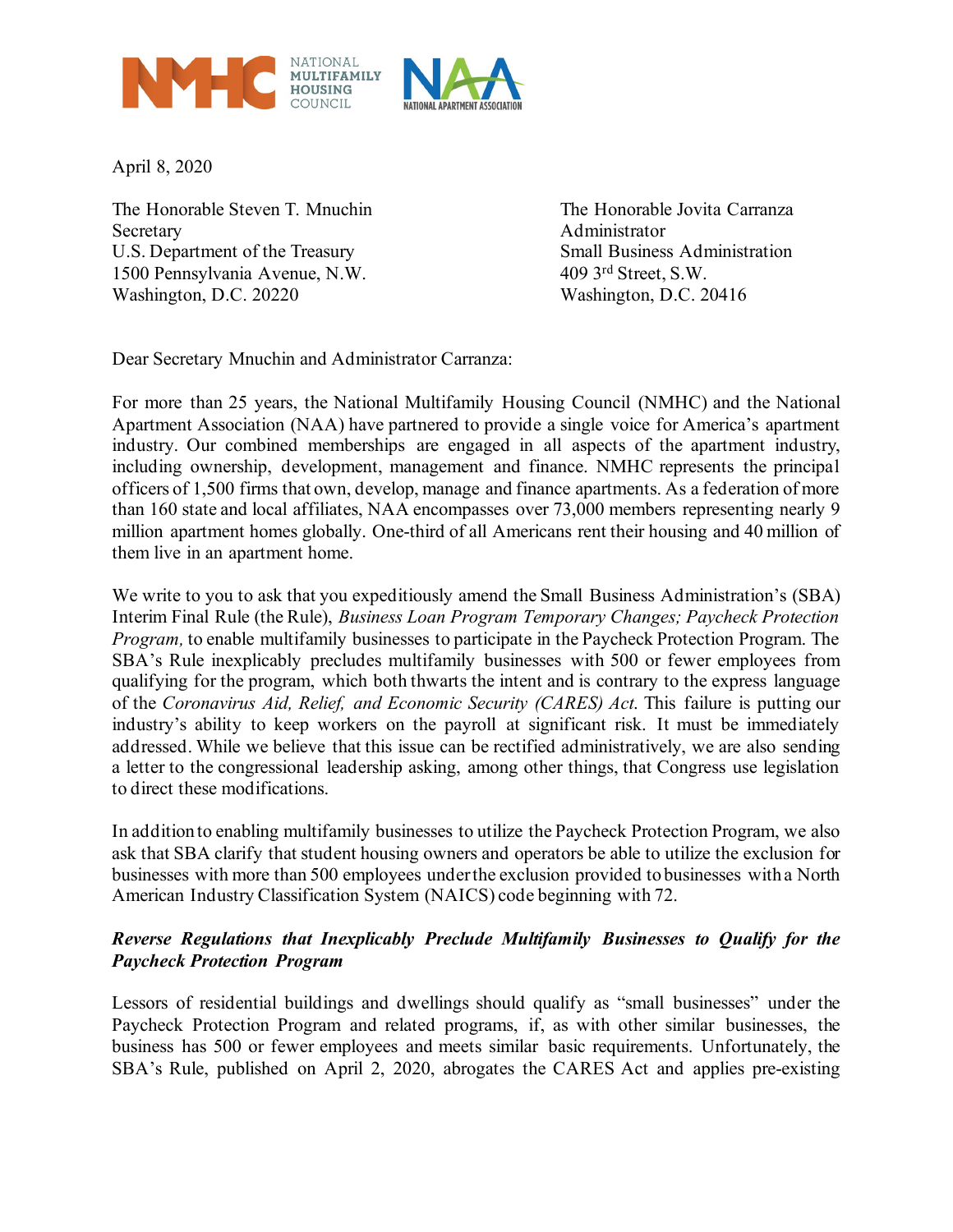regulations and guidance which is overly broad. This results in the exclusion of multifamily businesses from the Paycheck Protection Program.

Multifamily housing providers utilize a wide variety of business structures. The multifamily housing industry can be thought of as having four main business structures:

(1) Management, which usually employs the greatest number of employees and is responsible for daily management of buildings and provision and coordination of services;

(2) Development, which may rely heavily on independent contractors;

(3) Owners, a special purpose entity, which typically owns the particular apartment building and which secures the financing for that property and is responsible for debt repayment; and

(4) Contractors and their subcontractors used in the construction and rehabilitation of buildings.

We request that the SBA issue corrective instructions, waiver or announcement, correcting the Rule, in relevant part. The Rule incorporates the provisions regarding ineligible businesses from the 20[1](#page-1-0)9 Standard Operating Procedures (the "Standard Operating Procedures")<sup>1</sup> and 13 CFR 120.110. By incorporating this prior guidance, the Rule would categorize certain passive business as ineligible business types, including "apartment buildings" and "residential facilities that do not provide healthcare and/or medical services." The Rule, as issued, would thereby result in the exclusion of the different business structures within the multifamily industry discussed above. This is contrary to the intent of the CARES Act, Section 1102, which specifically expands the kinds of small businesses that are eligible and also generally expands allowable business types. Applying the ineligible business rules from the Standard Operating Procedures and 13 CFR 120.110 is, therefore, contrary to the language and goals of the CARES Act, and excludes businesses by virtue of their structure, the reverse of what the CARES Act provides.

## *Provide Confirmation for Off Campus Student Housing:*

The CARES Act provides a waiver for businesses that have more than one physical location and that are classified under NAICS code 72. The Act goes further to waive affiliation rules for businesses under the NAICS code 72. We are requesting confirmation from the SBA that off campus student housing providers are included in this waiver as described under NAICS code 721310.

**721310 Rooming and Boarding Houses, Dormitories, and Workers' Camps**  This industry comprises establishments primarily engaged in operating rooming and boarding houses and similar facilities, such as fraternity houses, sorority houses, off campus dormitories,

<span id="page-1-0"></span><sup>1</sup> Small Bus. Admin., "Lender and Development Company Loan Programs," SOP 50-10-5 (*available online at* [https://www.sba.gov/sites/default/files/2019-02/SOP%2050%2010%205%28K%29%20FINAL](https://www.sba.gov/sites/default/files/2019-02/SOP%2050%2010%205%28K%29%20FINAL%20%202.15.19%20SECURED%20copy%20paste.pdf)  [%202.15.19%20SECURED%20copy%20paste.pdf\)](https://www.sba.gov/sites/default/files/2019-02/SOP%2050%2010%205%28K%29%20FINAL%20%202.15.19%20SECURED%20copy%20paste.pdf).